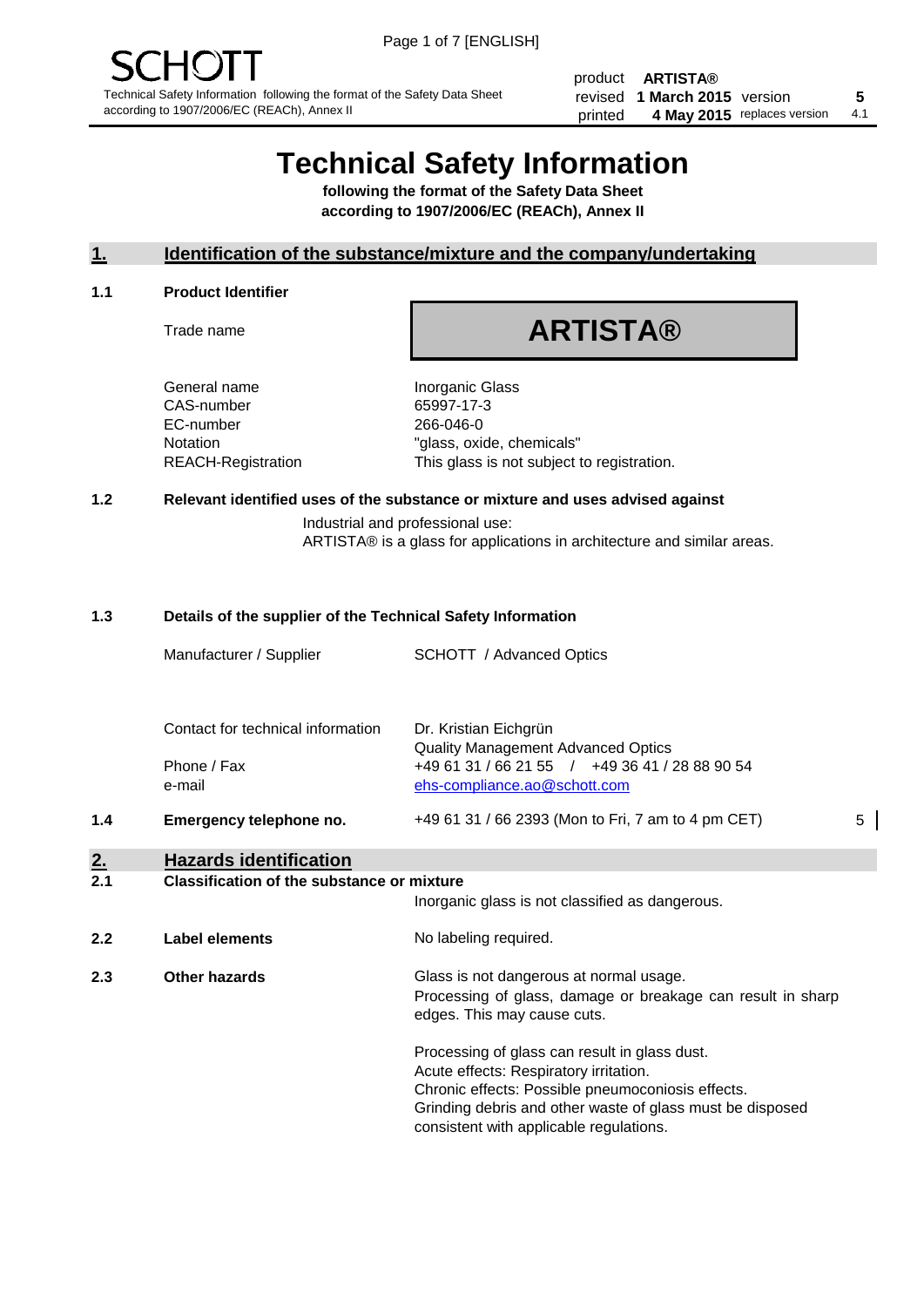### **3. Composition/information on ingredients**

#### **3.1 Substances**

As the substance glass is not included in the candidate list of substances of very high concern, currently there are no information duties according to article 33 of REACH. However for the production of glass we may use substances, which are on the candidate list and had been included in Annex XIV of the REACH regulation or could be included in future . These powdery substances are not present as such in the final glass; they are fully integrated into the glass matrix through the melting process. Thus they loose their original characteristics. The main components are listed as additional information in chapter 16. For more information please refer to ehs-compliance.ao@schott.com.

#### **3.2 Mixtures**

Glass is classified as substance acc. to regulation (EC) No 987/2008 (amending of Reach-Reg.).

#### **4. First aid measures**

#### **4.1 Description of first aid measures**

| <b>General information</b> | Glass is no hazardous substance. The following information<br>refer to glass dust and glass splinter which may result from<br>processing or breakage. |
|----------------------------|-------------------------------------------------------------------------------------------------------------------------------------------------------|
| <b>After inhalation</b>    | Supply fresh air; consult doctor in case of complaints                                                                                                |
| After skin contact         | Normally not dangerous.                                                                                                                               |
|                            | Consult doctor in case of complaints.                                                                                                                 |
| After eye contact          | Rinse under running water.                                                                                                                            |
|                            | Consult doctor in case of complaints.                                                                                                                 |
| <b>After swallowing</b>    | Consult doctor                                                                                                                                        |

#### **4.2 Most important symptoms and effects, both acute and delayed**

none known

**4.3 Indication of immediate medical attention and special treatment needed** 

|     |                                                                     | none                           |  |
|-----|---------------------------------------------------------------------|--------------------------------|--|
| 5.  | <b>Fire fighting measures</b>                                       |                                |  |
| 5.1 | <b>Extinguishing media</b>                                          | no requirements                |  |
| 5.2 | Special hazards arising from the substance or mixture               | none. Glass is noncombustible. |  |
| 5.3 | <b>Advice for firefighters</b>                                      | none                           |  |
| 6.  | <b>Accidental release measures</b>                                  |                                |  |
| 6.1 | Personal precautions, protective equipment and emergency procedures |                                |  |
|     |                                                                     | none                           |  |
| 6.2 | <b>Environmental Precautions</b>                                    | none                           |  |
| 6.3 | Methods and material for containment and cleaning up                | none                           |  |
| 6.4 | Reference to other sections                                         | none                           |  |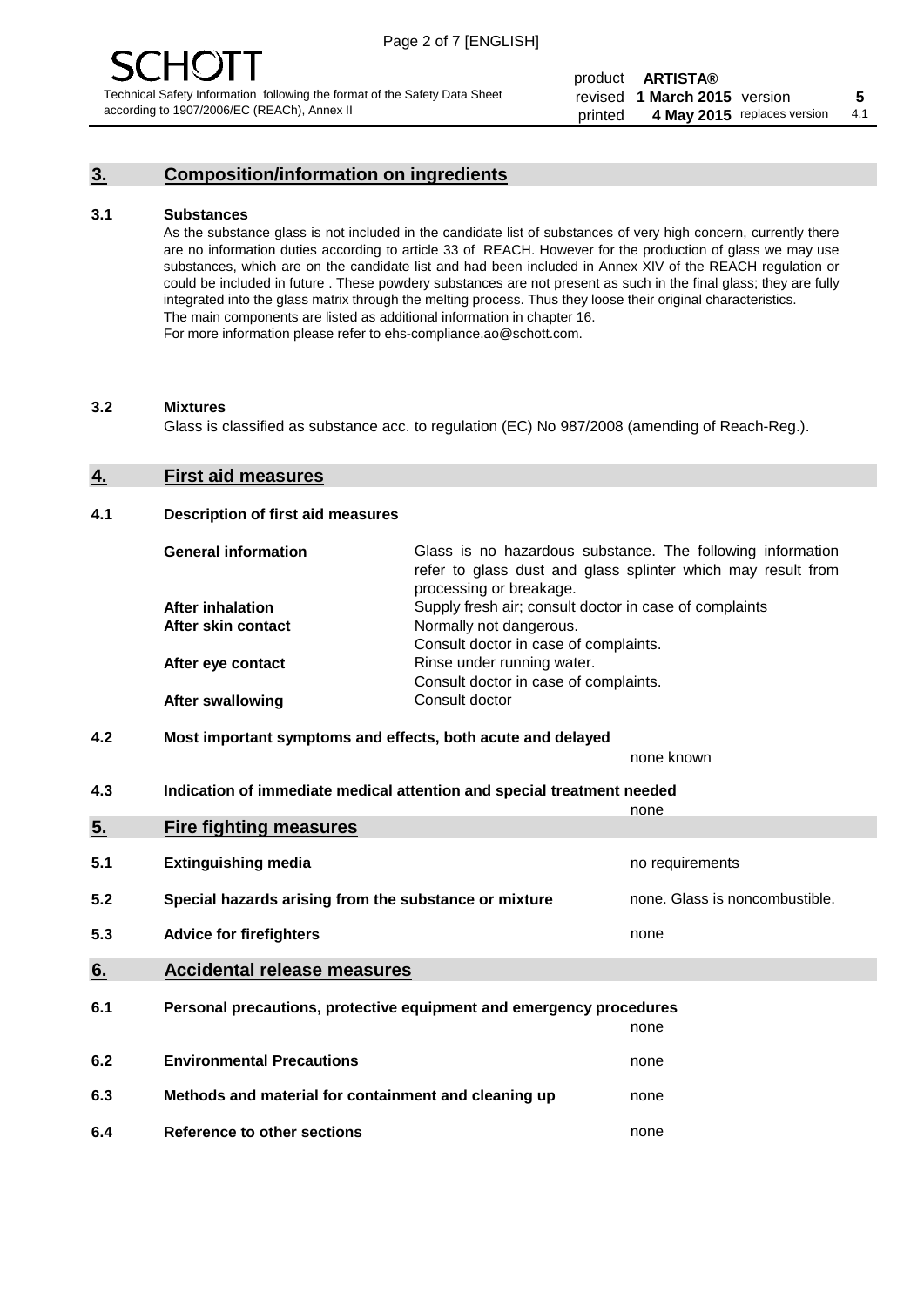

product **ARTISTA®** revised **5 1 March 2015** version printed 4 May 2015 replaces version 4.1

| $\overline{7}$ . | <b>Handling and storage</b>                                                                                                                                                                                                                                                                                                                                                                                                    |                                 |                                                                                                                                                                                                                                                                                                                                        |
|------------------|--------------------------------------------------------------------------------------------------------------------------------------------------------------------------------------------------------------------------------------------------------------------------------------------------------------------------------------------------------------------------------------------------------------------------------|---------------------------------|----------------------------------------------------------------------------------------------------------------------------------------------------------------------------------------------------------------------------------------------------------------------------------------------------------------------------------------|
| 7.1              | <b>Precautions for safe handling</b>                                                                                                                                                                                                                                                                                                                                                                                           |                                 | Avoid breakage because of injury risk by sharp edges.                                                                                                                                                                                                                                                                                  |
| 7.2              |                                                                                                                                                                                                                                                                                                                                                                                                                                |                                 | Conditions for safe storage, including any incompatibilities<br>Store in dry environment. Avoid excessive humidity.                                                                                                                                                                                                                    |
| 7.3              | Specific end use(s)                                                                                                                                                                                                                                                                                                                                                                                                            |                                 | see section 1.2                                                                                                                                                                                                                                                                                                                        |
| 8.               | <b>Exposure controls / personal protection</b>                                                                                                                                                                                                                                                                                                                                                                                 |                                 |                                                                                                                                                                                                                                                                                                                                        |
| 8.1              | <b>Control parameters</b><br>Regulation<br>Value<br>peak limit<br>teratogenic                                                                                                                                                                                                                                                                                                                                                  | 0,3 mg / $m3$<br>no information | In case of dust formation, declaration for FUSED SILICA, CAS-No: 60676-86-0<br>TRGS 900 - GERMAN OCCUPATIONAL EXPOSURE LIMIT VALUES (01/2006)<br>(EXPOSURE LIMIT VALUE) with reference to the respirable fraction.<br>There is no reason to fear a risk of damage to the developing embryo<br>or foetus when limit value is adhered to |
| 8.2              | <b>Exposure controls</b><br>Technical measures and appropriate work processes have higher priority than personal<br>protective equipment. Provide adequate ventilation by local exhaust ventilation or ventilation<br>in general.<br>Adequate assessment tools for verification of effectivity of the protective measures includes<br>methods of measurements as described in "Technischen Regeln for Gefahrstoffe (TRGS) 402. |                                 |                                                                                                                                                                                                                                                                                                                                        |
|                  | <b>Respiratory Protection</b>                                                                                                                                                                                                                                                                                                                                                                                                  |                                 | Technical measure: wet grinding/processing, avoid dust<br>formation.<br>If glass dust or particulates are above the national exposure<br>limits use a national approved respirator for dust and fibers.                                                                                                                                |
|                  | <b>Hand Protection</b>                                                                                                                                                                                                                                                                                                                                                                                                         |                                 | Use protective gloves and safety wristbands for protection<br>against cut injuries.                                                                                                                                                                                                                                                    |
|                  | Eye Protection                                                                                                                                                                                                                                                                                                                                                                                                                 |                                 | Use industrial safety glasses that meet national standards.                                                                                                                                                                                                                                                                            |
|                  | <b>Personnel Protection</b>                                                                                                                                                                                                                                                                                                                                                                                                    |                                 | Use safety skirting for protection from sharp edges.<br>Wear safety shoes.                                                                                                                                                                                                                                                             |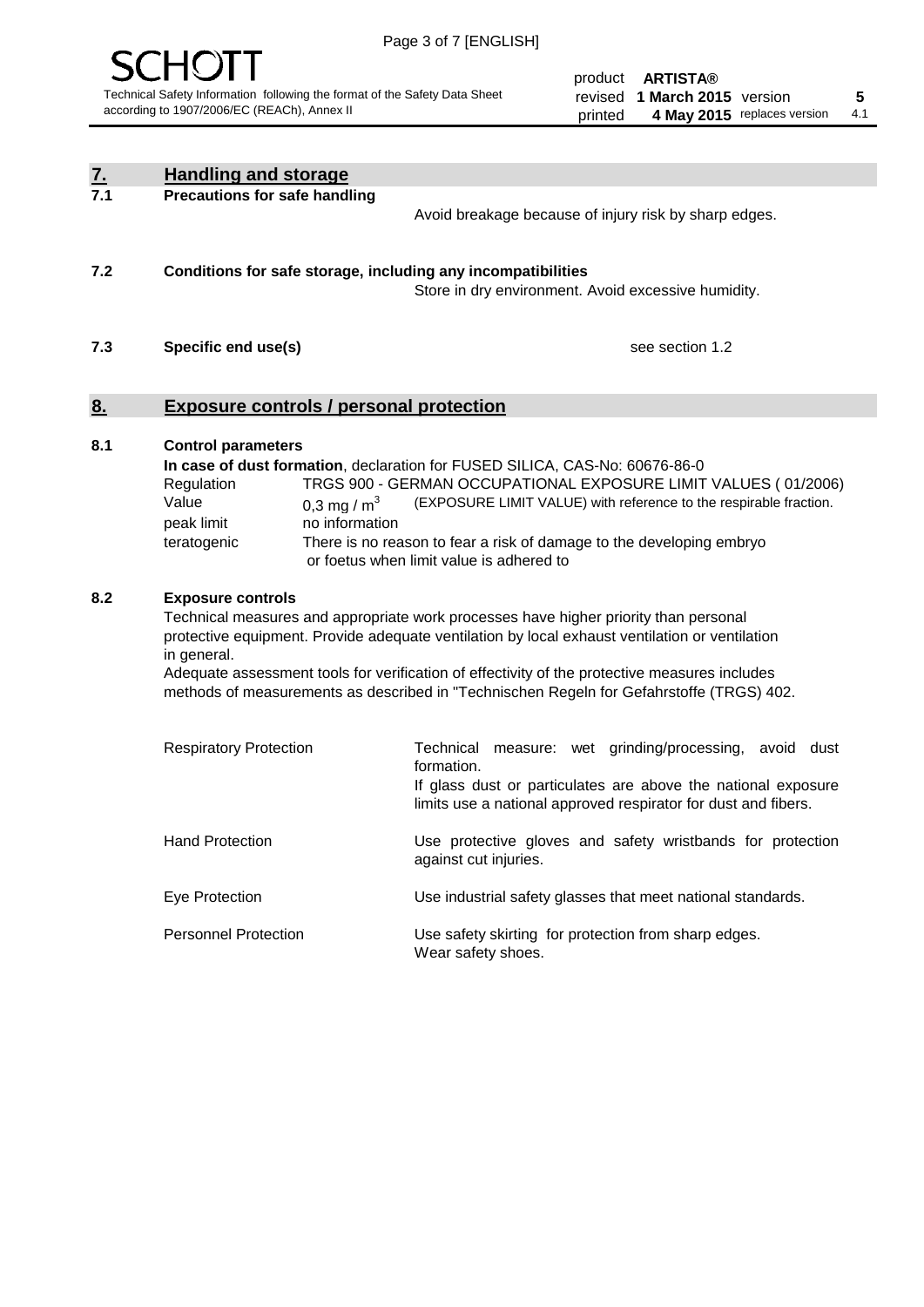#### **9. Physical and chemical properties**

#### **9.1 Information on basic physical and chemical properties**

|     | Appearance                            |                                                    |
|-----|---------------------------------------|----------------------------------------------------|
|     | <b>Physical state</b>                 | solid                                              |
|     | <b>Colour</b>                         | transparent or coloured                            |
|     | Odour                                 | odourless                                          |
|     | pH-value                              | not applicable                                     |
|     | <b>Boilling point/boilling range</b>  | not applicable                                     |
|     | Melting point/melting range           | 518 °C                                             |
|     |                                       | Transformation temperature according to ISO 7884-8 |
|     | <b>Flashpoint</b>                     | not combustible                                    |
|     | <b>Combustibility</b>                 | not combustible                                    |
|     | Ignition temperature                  | none                                               |
|     | <b>Auto flammability</b>              | none                                               |
|     | Danger of explosion                   | none                                               |
|     | <b>Explosive limits upper / lower</b> | none                                               |
|     | <b>Oxidizing characteristics</b>      | none                                               |
|     | Vapour pressure                       | not applicable                                     |
|     | Density (20 °C)                       | $2,51$ g/ccm                                       |
|     | <b>Water solubility</b>               | not applicable                                     |
|     | <b>Fat solubility</b>                 | not applicable                                     |
|     | n-octanol-water partition coefficient | not applicable                                     |
|     | <b>Other information</b>              | none                                               |
| 9.2 | <b>Other information</b>              | none                                               |

#### **10. Stability and Reactivity**

#### **10.1 Reactivity**

Glass is a stable material. Glass is inert to many chemicals, but may react to hot, strong alkaline solutions and with hydrofluoric, fluorosilicic and phosphoric acids. When heated to temperatures above the melting point, metal oxide fumes may be emitted.

Glass is an amorphous, inorganic, usually transparent or translucent substance consisting of a mixture of silicates or sometimes borates or phosphates as glass formers. With additions of modifiers a melt is produced at high temperatures, that cools to a solid state without crystallization.

#### **10.2 Chemical stability**

Glass is stable at normal environmental conditions.

**10.3 Possibility of hazardous reactions** 

No hazardous reactions at intended use.

| 10.4 | <b>Conditions to avoid</b>              | see section 10.1 |
|------|-----------------------------------------|------------------|
| 10.5 | Incompatible materials                  | see section 10.1 |
| 10.6 | <b>Hazardous decomposition products</b> | see section 10.1 |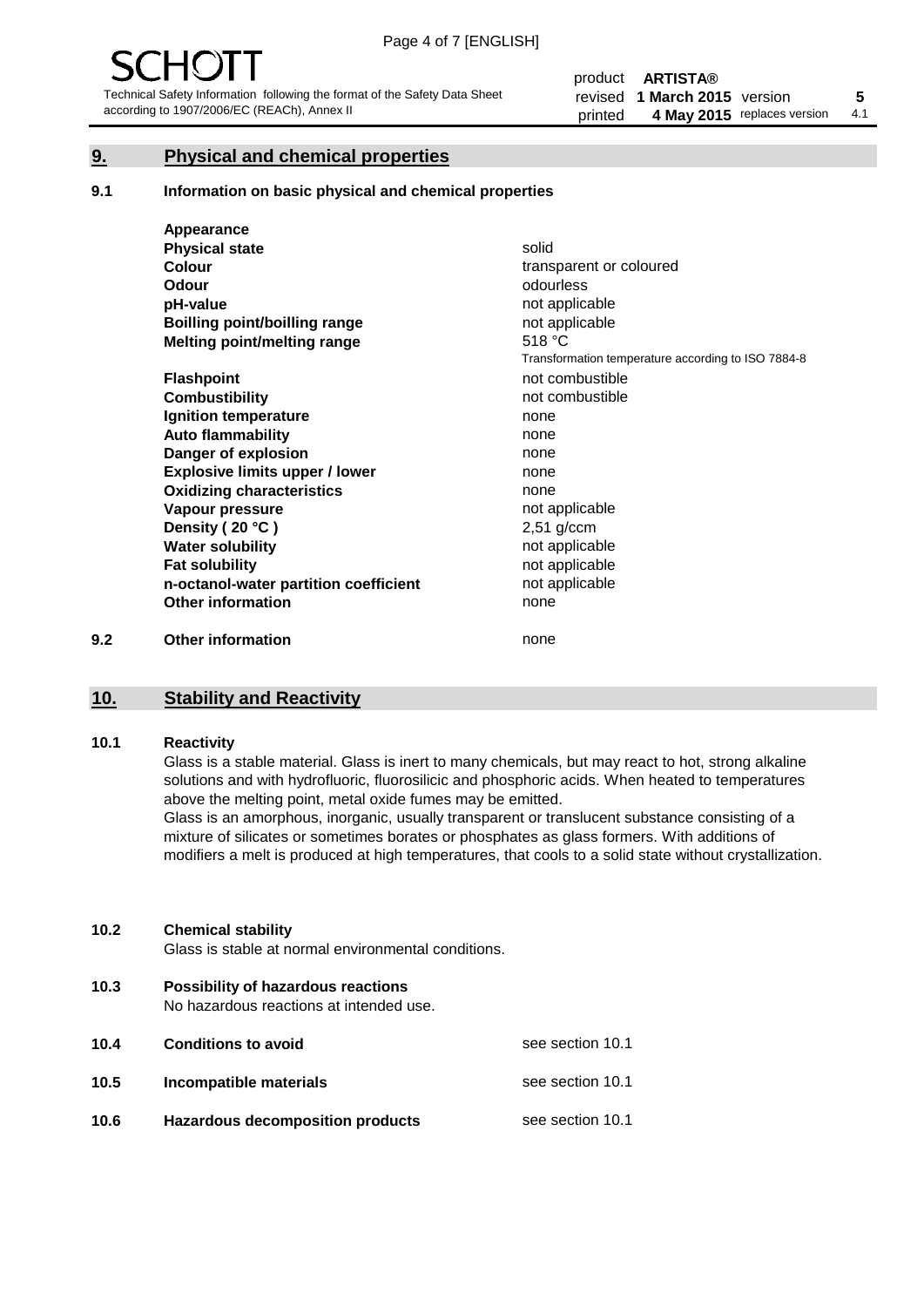

#### **11. Toxicological information**

**11.1 Information on toxicological effects** Toxicological data are not available.

#### **12. Ecological information**

- **12.1 Toxicity**
- **12.2 Persistence and degradability**
- **12.3 Bioaccumulative potential**
- **12.4 Mobility in soil**
- **12.5 Results of PBT and vPvB assessment**
- **12.6 Other adverse effects**

#### **13. Disposal considerations**

**13.1 Waste treatment methods**

Disposal according to local regulations

unknown unknown unknown unknown

unknown unknown

| <u>14.</u> | <b>Transport information</b>                                            |                     |
|------------|-------------------------------------------------------------------------|---------------------|
| 14.1       | <b>UN Number</b>                                                        | no requirements     |
| 14.2       | <b>UN Proper Shipping Name</b>                                          | no requirements     |
| 14.3       | <b>Transport hazard class(es)</b>                                       | no requirements     |
| 14.4       | Packing group                                                           | no requirements     |
| 14.5       | <b>Environmental hazards</b>                                            | no requirements     |
| 14.6       | Special precautions for user                                            | see sections 6 to 8 |
| 14.7       | Transport in bulk according to Annex II of MARPOL73/78 and the IBC Code |                     |
|            |                                                                         | no requirements     |

#### **15. Regulatory information**

#### **15.1 Safety, health and environmental regulations/legislation specific for the substance or mixture**

**REACH** Under REACH glass is classified as a "Substance". According to Appendix V Number 11 of the REACh regulation glass is exempted from registration if specified conditions are met. SCHOTT AG, Advanced Optics has examined this conditions for its products. This glass is not subject to registration.

**RoHS** This glass does not contain - according to our knowledge - materials in concentrations, whose placing on the market is forbidden in accordance to the current requirements of the European Directive 2011/65/EU.

#### **United Nations Globally Harmonized System (UN-GHS) related to safety information.**

This information considers also the requirements of the UN-GHS related to safety information.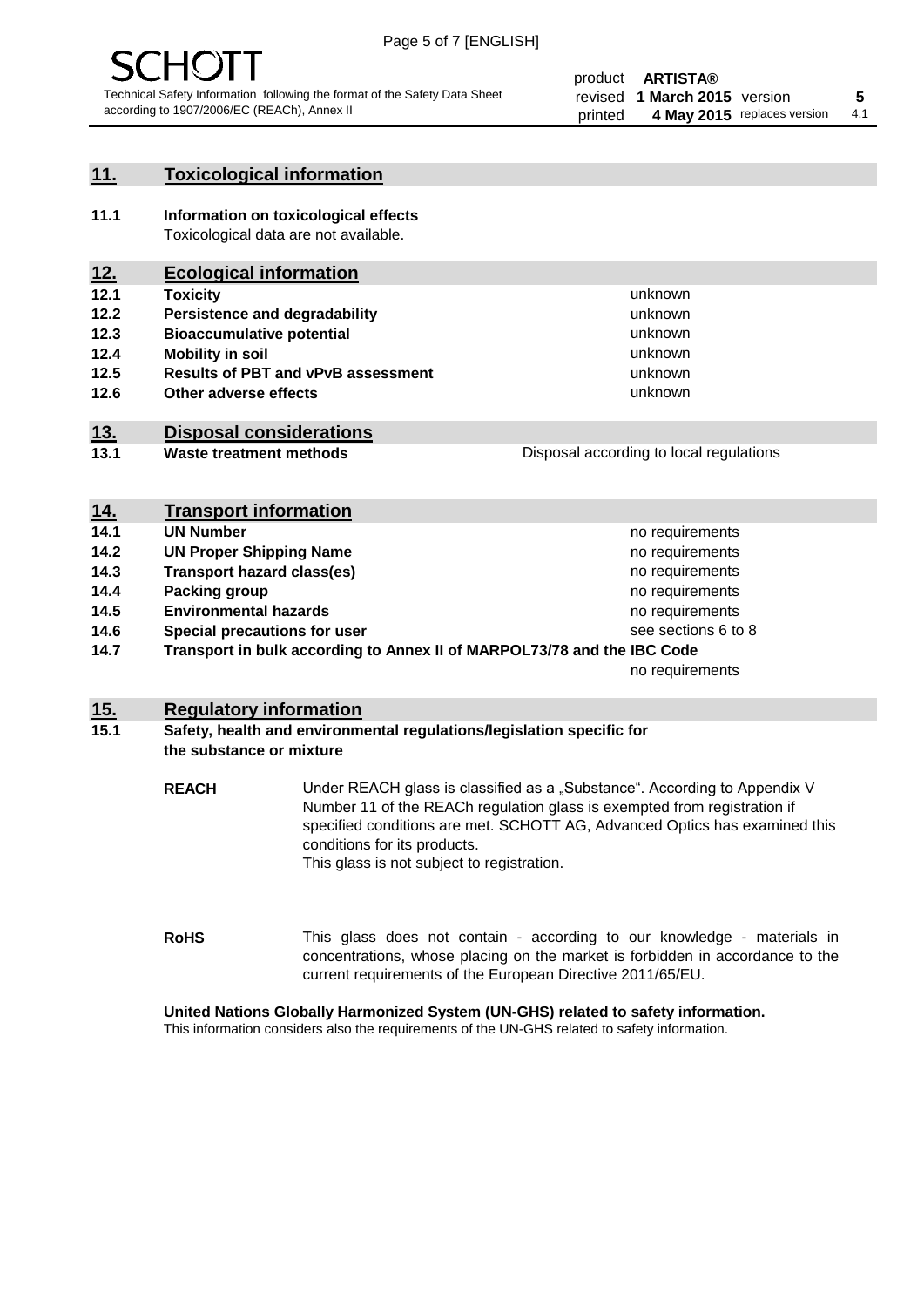# - JF

Technical Safety Information following the format of the Safety Data Sheet according to 1907/2006/EC (REACh), Annex II

#### product **ARTISTA®** revised **5 1 March 2015** version printed 4 May 2015 replaces version 4.1

#### **15.2 Chemical Safety Assessment**

A Chemical Safety Assessment has not been carried out.

#### **16. Other information**

#### **16.1 Composition of mixture according to raw materials, based on the oxides.**

| chemical          |               | proportion    | <b>SVHC (REACH)</b> | Reg.  | <b>OSHA</b>                                   | <b>ACGIH</b>        | Carc. |
|-------------------|---------------|---------------|---------------------|-------|-----------------------------------------------|---------------------|-------|
| name              | <b>CAS-No</b> | of weigth (%) | (Y/N)               | (Y/N) | <b>PEL</b>                                    | <b>TLV</b>          | (Y/N) |
| Aluminum Oxide    | 1344-28-1     | 1 - 10        | No                  | Yes   | $15 \text{ mg/m}^3$                           | $10 \text{ mg/m}^3$ | No    |
| Calcium Oxide     | 1305-78-8     | $1 - 10$      | No                  | Yes   | $5 \text{ mg/m}^3$                            | $2 \text{ mg/m}^3$  | No    |
| Potassium Oxide   | 12136-45-7    | $1 - 10$      | No                  | No    | N/A                                           | N/A                 | No    |
| Magnesium Oxide   | 1309-48-4     | $1 - 10$      | No                  | Yes   | $10 \text{ mg/m}^3$                           | $10 \text{ mg/m}^3$ | No    |
| Sodium Oxide      | 1313-59-3     | $10 - 20$     | No                  | No    | N/A                                           | N/A                 | No    |
| Antimony Trioxide | 1309-64-4     | < 1           | No                  | Yes   | $0.5 \,\mathrm{mq/m^3}$ 0.5 mg/m <sup>3</sup> |                     | Yes   |
| Silica            | 14808-60-7    | 70 - 80       | No                  | Yes   | 0.1 mg/m <sup>3</sup> 0.025 mg/m <sup>3</sup> |                     | No    |
|                   |               |               |                     |       |                                               |                     |       |

**The classification and limiting values are valid for the raw materials, see section 3. Glass is not a substance of very high concern (SVHC).**

#### **Explanations to the data in the table**

| SVHC(REACH)        | The raw material is listed in the candidate list of the substances of very high<br>concern                                                                 |
|--------------------|------------------------------------------------------------------------------------------------------------------------------------------------------------|
| Reg.               | Regulated chemical substance per list OSHA Regulations (Standards - 29 CFR)<br>Subpart 1910.1000 Tables Z1 to Z3 Limits for Air Contaminants               |
| OSHA / PEL         | Permissible exposure limit – for chemical materials, issued by the OSHA                                                                                    |
| <b>ACGIH / TLV</b> | Threshold limit value - chemical substances classification by the ACGIH                                                                                    |
| <b>OSHA</b>        | Occupational Safety and Health Administration, an organization of the US.<br>Department of Labor (www.osha.gov).                                           |
| <b>ACGIH</b>       | American Conference of Governmental Industrial Hygienists (ACGIH), an<br>member-based organization that advances occupational and environmental<br>health. |
| Carc.              | Chemical substance classified as carcinogen                                                                                                                |